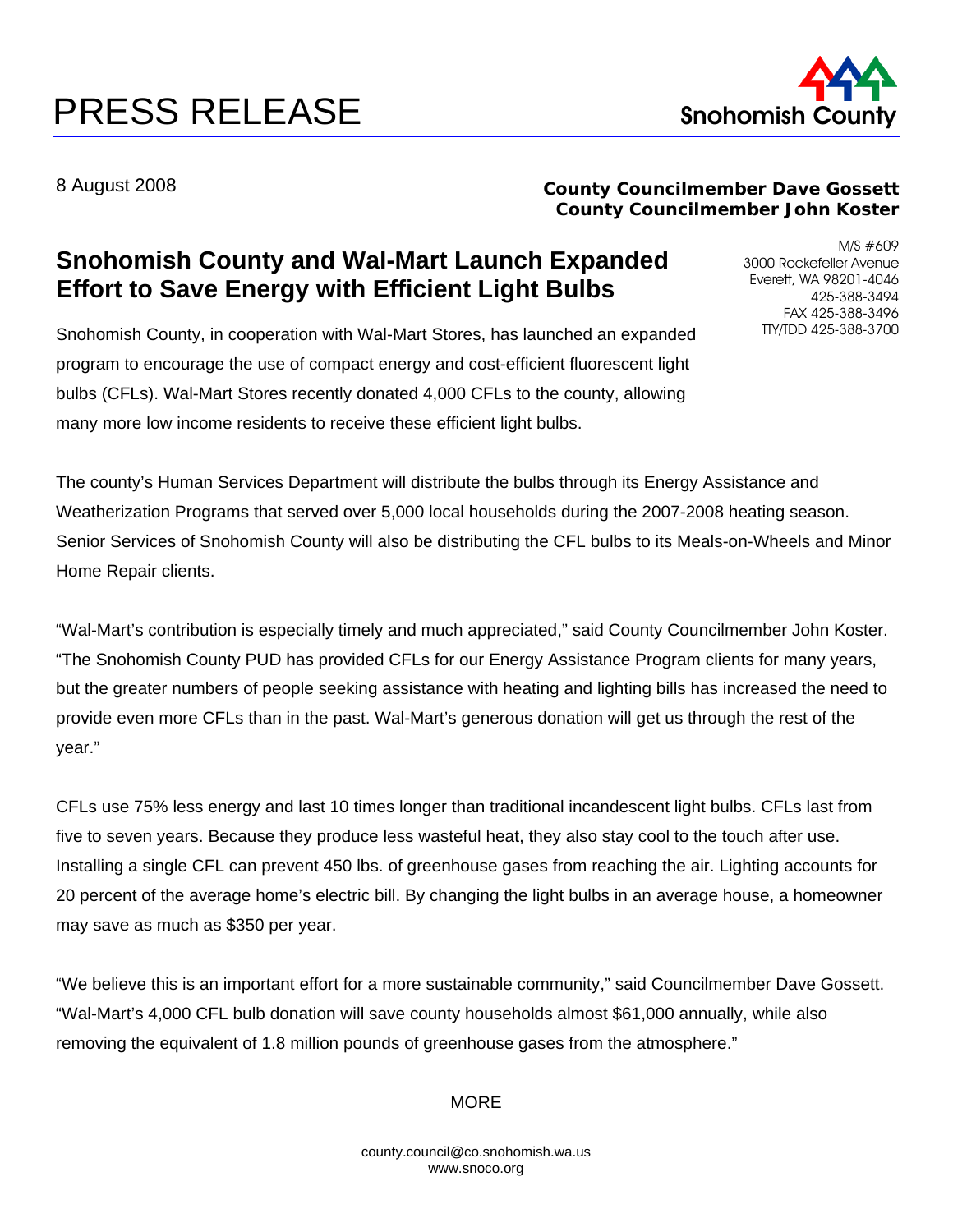"Wal-Mart is pleased to contribute to this effort," said Jennifer Spall, senior manager for public relations at Wal-Mart. "We are committed to helping conserve our energy resources and reducing greenhouse gas emissions. We've sold more than 100 million CFLs and given thousands to local communities. It's part of our overall commitment to sustainability."

## **Please Recycle CFL Bulbs**

Because of these light bulbs contain very small amounts of mercury (about 5 milligrams), CFLs should be recycled. Fluorescent bulbs and tubes are not accepted as garbage, but Snohomish County residential customers can take limited quantities of fluorescent bulbs and tubes (up to 12) to [Snohomish County Solid](http://www1.co.snohomish.wa.us/Departments/Public_Works/Divisions/SolidWaste/Facilities/)  [Waste facilities](http://www1.co.snohomish.wa.us/Departments/Public_Works/Divisions/SolidWaste/Facilities/) <sup>(1)</sup>. There is no charge. Residential customers may also bring used fluorescent bulbs, tubes and lamp ballasts to the county's Household Hazardous Waste facility located at 3434 McDougal, Everett. An information sheet describing the recycling requirements will be distributed to every bulb recipient.

For more information on CFLs, see the [Snohomish County PUD](http://www.snopud.com/energy/home/econpgms/cfl/AboutCFLs.ashx?p=1883) <sup>(2)</sup> and [Wal-Mart Facts](http://walmartstores.com/media/factsheets/fs_2303.pdf) <sup>(3)</sup> websites.

###

1) [www.snoco.org/Departments/Public\\_Works/Divisions/SolidWaste/Facilities](http://www1.co.snohomish.wa.us/Departments/Public_Works/Divisions/SolidWaste/Facilities/)

2) [www.snopud.com/energy/home/econpgms/cfl/AboutCFLs.ashx?p=1883](http://www.snopud.com/energy/home/econpgms/cfl/AboutCFLs.ashx?p=1883)

3) [http://walmartstores.com/media/factsheets/fs\\_2303.pdf](http://walmartstores.com/media/factsheets/fs_2303.pdf)

CONTACT: Fred Bird Council Public Information Officer 425-388-3873; Cell 206-200-2514 fred.bird@co.snohomish.wa.us

Photos Next Page